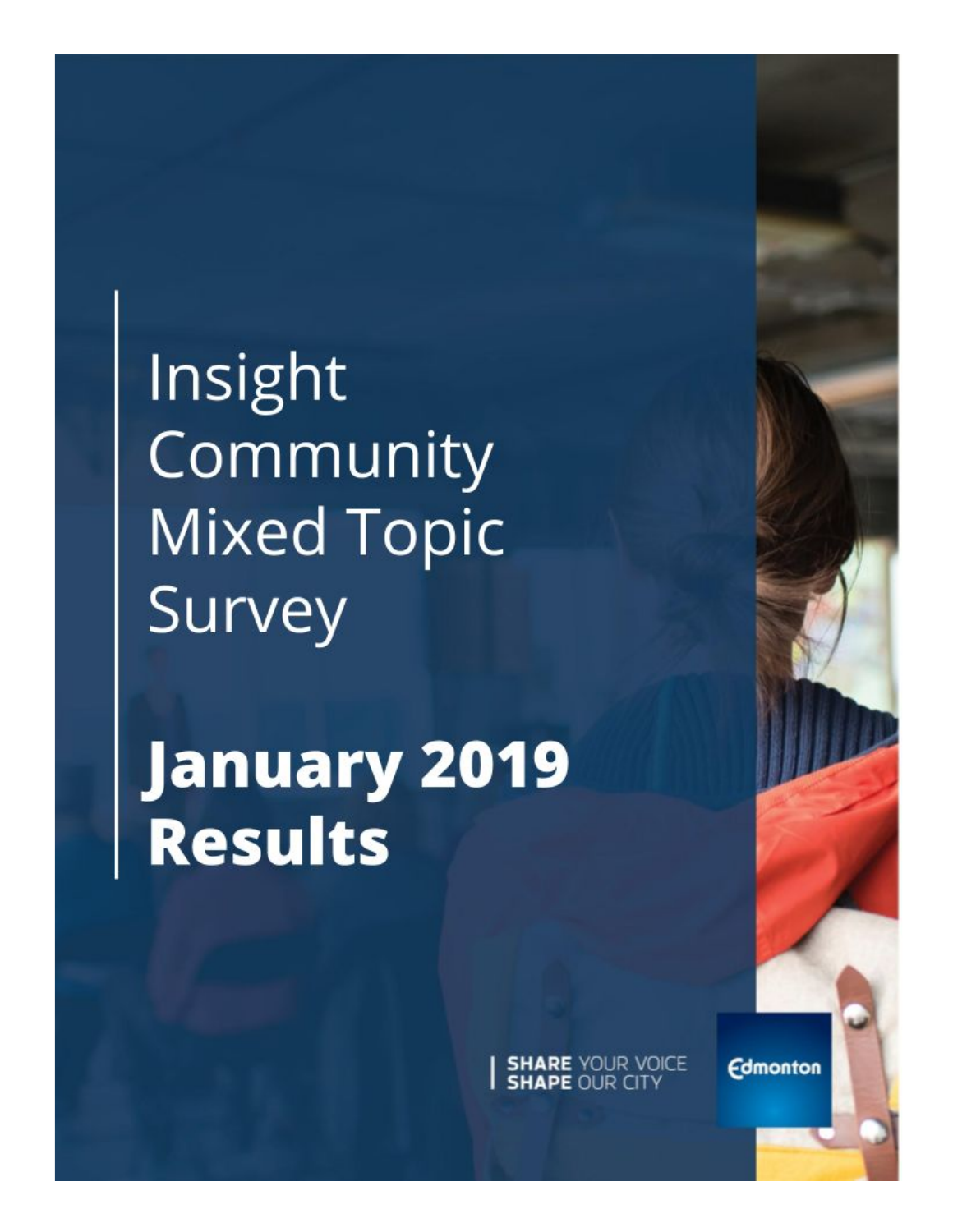# **January 2019 Mixed Topic Survey Results**

## **BACKGROUND**

The Edmonton Insight Community is a panel of over 9,800 Edmontonians (January 2019) who provide feedback to help City of Edmonton Council and administration make decisions. The Insight Community is managed by the Corporate Research Unit at the City of Edmonton. Corporate Research advises on, plans, executes, and reports on research for almost every administrative area of the City.

Every month, the Corporate Research Unit works with other City of Edmonton departments to develop a Mixed Topic Survey. Each Mixed Topic is composed of a variety of short surveys that help different departments make decisions using public feedback. We compile these topics into a single survey to reduce the amount of times we ask Insight Members for input and avoid overwhelming them.

The following topics were covered on the January 2019 Mixed Topic Survey:

- Open Data
- Public Washroom Wayfinding
- Digital Signs
- Smart Cities Opt-In
- River Valley Stairs Opt-In

## **METHODOLOGY**

The survey was hosted on the Edmonton Insight Community website and a link to the survey was posted on edmonton.ca/surveys. The survey was conducted online from January 8 - 15, 2019 and was completed by 2,504 Insight Community Members and 10 individuals who anonymously accessed the survey link. As a non-random online survey, a margin of error is not reported for these results. However, if a probability sample had been used results for a random sample of 2,514 it would be accurate  $\pm$  1.95 percentage points, 19 times out of 20.

### **RESULTS SUMMARY**

#### Open Data

We asked questions about Edmonton's Open Data initiative. 43% of respondents said they had heard about the Open Data initiative from the City of Edmonton. Of those (n=1,080), 41% said they have used Edmonton's Open Data Portal. Those that had used the portal (n=448) were asked their level of satisfaction with the Open Data Program, of which 61% were satisfied (very satisfied or somewhat satisfied). 21% of those that have used Edmonton's Open Data said that they (or someone you know of) used Edmonton's Open Data to develop value added services such as mobile apps or data visualizations. Lastly, respondents were asked to rank their level of agreement with two different statements. 83% agree (strongly agree or somewhat agree) that The City should release data to the Open Data portal for public consumption, while adhering to the FOIP requirements and 84% agree (strongly agree or somewhat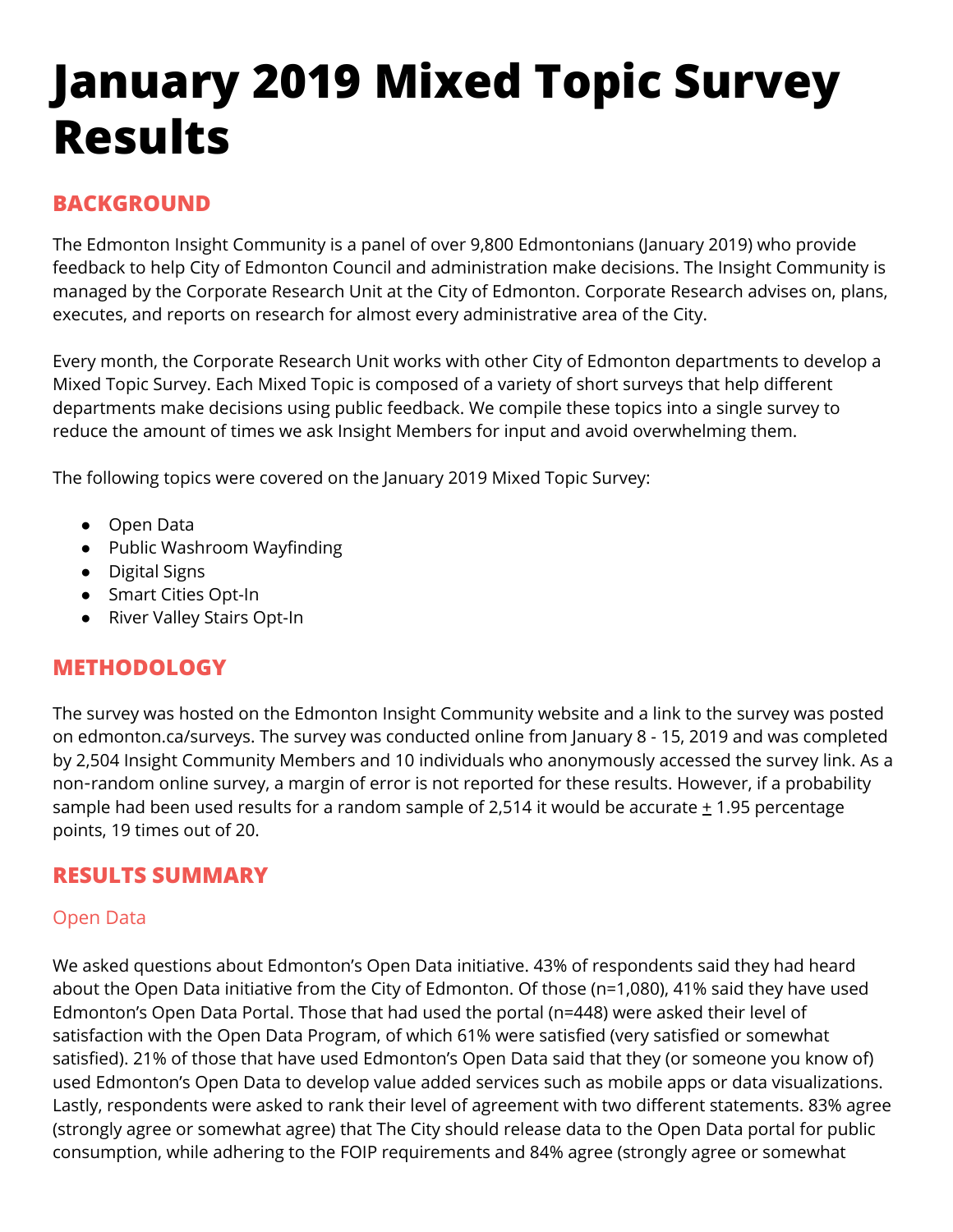agree) that The City should play a prominent role in educating citizens regarding the usage and impact of Open Data.

#### Public Washroom Wayfinding

The majority of Insight Community members (76%) visited Downtown or Whyte Avenue since October 2018. Of those who had visited Downtown or Whyte Avenue, 16% said that they had noticed the new public washroom wayfinding signs, and 76% of people who had seen a sign said it helped them identify a public washroom location.

When presented with a picture of a public washroom wayfinding sign, respondents stated that all three pieces of information included on the sign were important: 97% thought an arrow pointing in the direction of the public washroom was important, 89% thought the facility name was important, and 83% thought the distance in minutes was important. Only 19% of respondents thought additional information was needed on the sign, such as hours of operation or accessibility details.

Overall, respondents had positive sentiments about public washroom wayfinding signs. Nearly all respondents thought the signs were easy to understand (94%), that they provide value (92%), and that they are helpful in finding available public washrooms (91%).

#### Digital Signs

We asked the Insight Community to provide feedback on Digital Signage. Pictures were shown of Stantec Tower:



Insight community members were asked if they are in favour of allowing large digital signs on the top of Stantec Tower, in which 27% said 'Yes'. Those that said no (n=1,435) were asked why they said so:

| Concern over corporate advertising in prominent location                      | 76% |
|-------------------------------------------------------------------------------|-----|
| Concern about access to skyview or protecting dark skies                      | 74% |
| Impact of light on residential buildings                                      | 72% |
| Not compatible with the existing character of Edmonton's downtown and skyline | 66% |
| Other (please specify)                                                        | 43% |
| [Select all that apply]                                                       |     |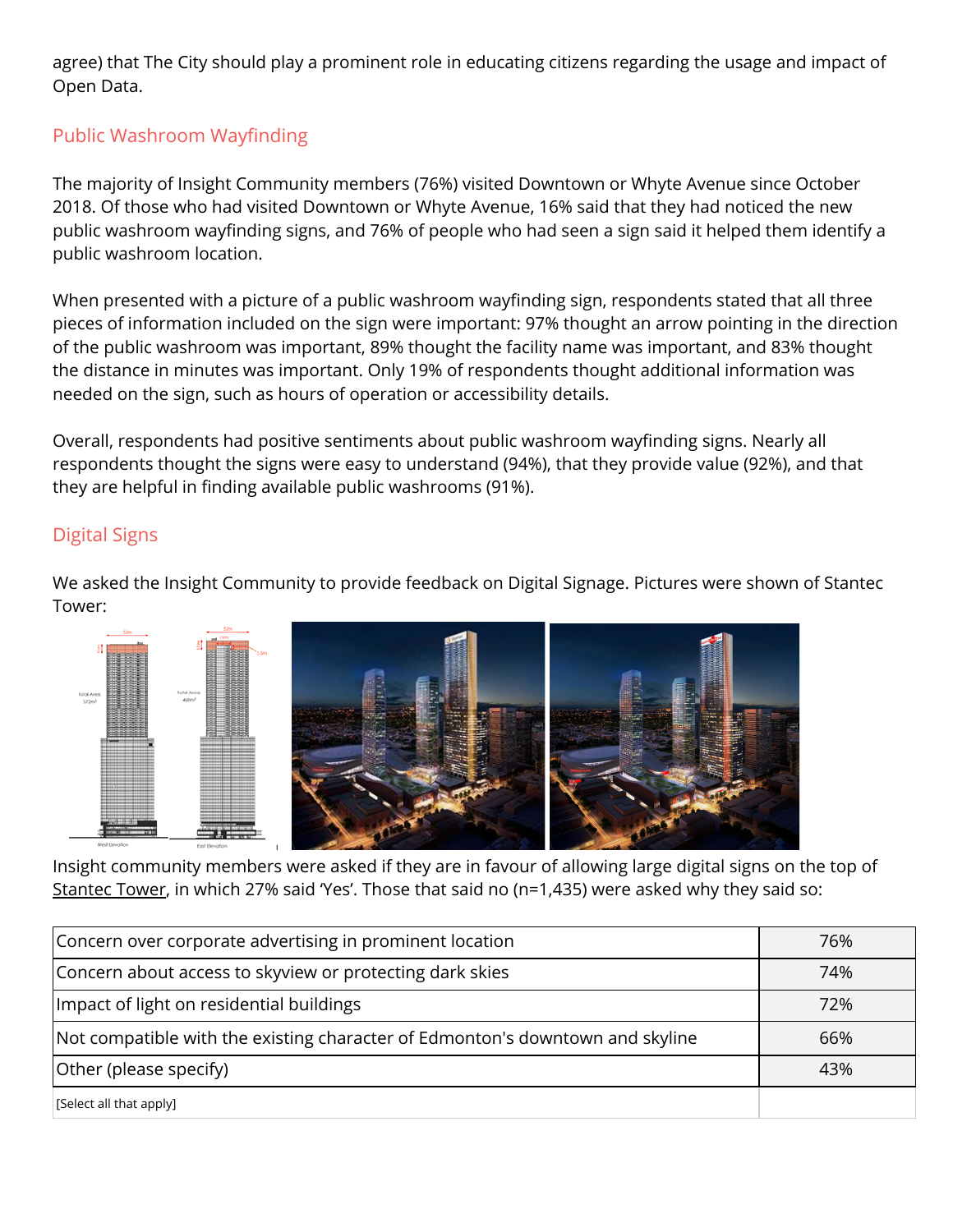Insight community members were asked if they are in favour of allowing large digital signs on the top of other tower tops in downtown Edmonton, in which 23% said 'Yes'. Those that said no (n=1,450) were asked why they said so:

| Concern over corporate advertising in prominent location                      | 76% |
|-------------------------------------------------------------------------------|-----|
| Concern about access to skyview or protecting dark skies                      | 75% |
| Impact of light on residential buildings                                      | 75% |
| Not compatible with the existing character of Edmonton's downtown and skyline | 67% |
| Other (please specify)                                                        | 40% |
| [Select all that apply]                                                       |     |

Lastly, Insight Community members were asked: "What restrictions, if any, should be included if large digital signs were allowed on towers in downtown Edmonton?":

| Dim the signs during low light/overnight                                               | 47% |
|----------------------------------------------------------------------------------------|-----|
| Turn off the signs completely overnight                                                | 46% |
| Allow for still images only                                                            | 36% |
| Allow non-corporate advertising only                                                   | 34% |
| Allow corporate advertising related to tenants and activities which are located at Ice |     |
| District only                                                                          | 12% |
| Other (please specify)                                                                 | 26% |
| No restrictions are necessary                                                          | 8%  |